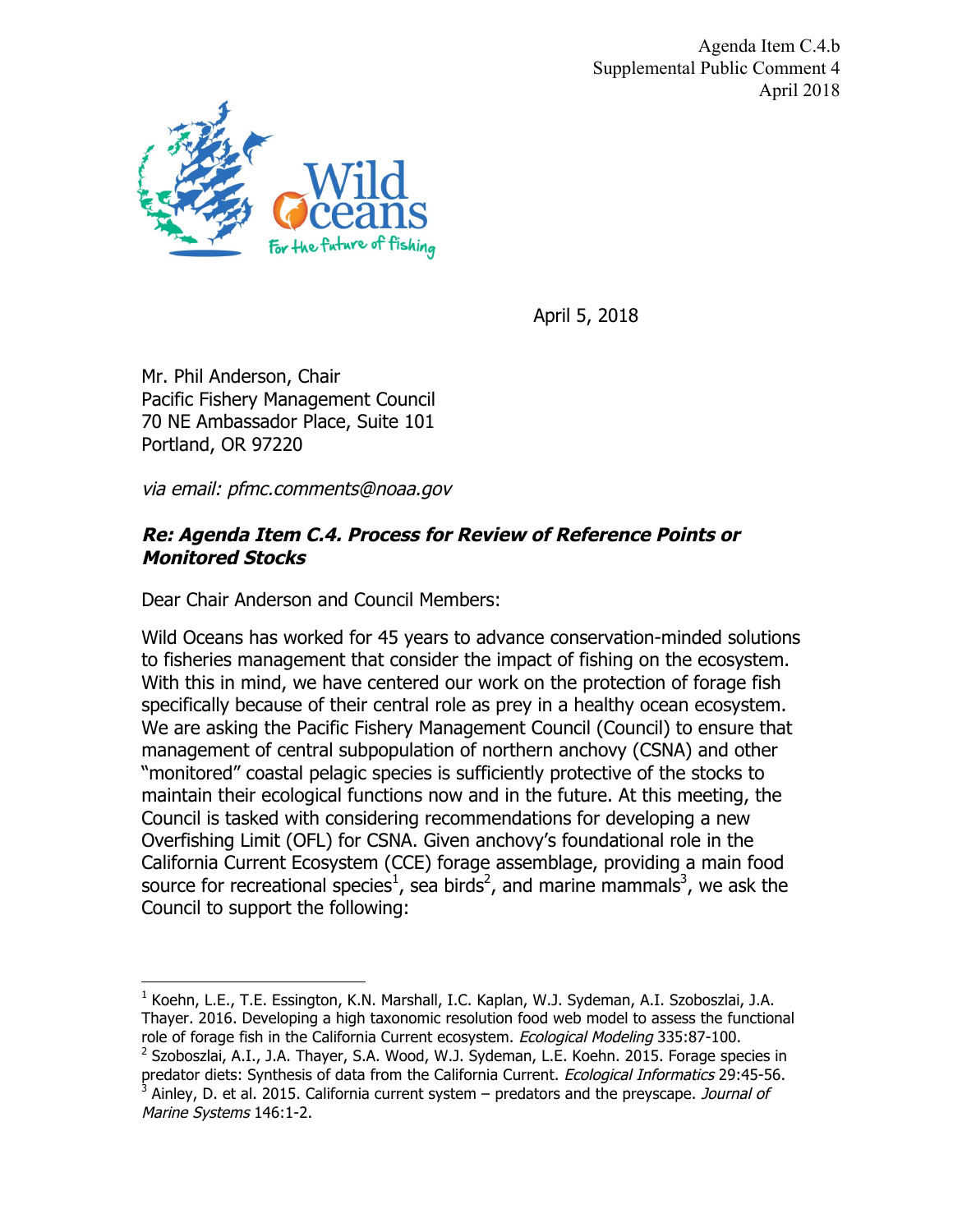- 1) Task the SSC to recommend a 2019 OFL, Allowable Biological Catch (ABC) and Annual Catch Limit (ACL) for CSNA using the modern abundance estimates provided by Acoustic Trawl Surveys, CalCOFI, or other best available science.
- 2) Commit to a process and timeline to develop an ecosystem-based management framework and harvest control rule for CSNA and other monitored stocks that both protects against overfishing and accounts for the needs and status of dependent predators.

CSNA provide many ecosystem services to the California Current. For example, stomach content analyses conducted by the Southwest Fisheries Science Center (SWFSC) revealed that anchovy comprised 40% of Pacific bluefin tuna prey in 2016.4 Further north, anchovy make up as much as 20% of the diet of west coast salmon.<sup>5</sup> Low anchovy abundance may adversely affect recruitment of recreational species due to predation. Researchers found that when ocean conditions are poor, common mures in the CCE tend to forage closer to shore and prey predominantly on anchovy as well as on juvenile salmonids at a rate of up to  $9\%$ .<sup>6</sup>

Economically, anchovy as well as sardine and mackerel drive marine tourism through their role as prey to other valued species. Whales, seabirds and favorite recreational species, including tuna and salmon, prey on forage fish. Thriving populations of these top predators bring eco-tourists and recreational fishermen to coastal communities. In 2014, marine recreational anglers in California, Oregon and Washington contributed more than \$2.2 billion dollars in durable goods purchased to the west coast economy.<sup>7</sup> Future increases in the market value of dependent predators such as salmon could make forage fish more valuable as prey than as direct catch.<sup>8</sup>

A robust anchovy management plan should acknowledge the foundational role of forage for marine predators, the supportive role they play as bait in recreational fisheries and commercial fisheries such as albacore, and the direct economic role they play to industrial wetfish producers. The divergent ecosystem, social, and economic contributions made by CSNA and other forage demands a twenty-first century management regime.

 <sup>4</sup> Agenda Item J.5.b, Supplemental SWFSC PPT, March 2017.

 $<sup>5</sup>$  Koehn *et al.* 2016.</sup>

<sup>6</sup> Wells, B.K., J.A. Santora, M.J. Henderson, P. Warzybok, J. Jahncke, R.W. Bradley, D.D. Huff, I.D. Schroeder, P. Nelson, J.C. Field, D.G. Ainley. In review. Caught in the middle: Top-down impacts on salmon are dependent on bottom-up mechanisms. Journal of Animal Ecology.<br><sup>7</sup> National Marine Fisheries Service, The Economic Contribution of Marine Angler Expenditures on

Durable Goods in the United States. NOAA Technical Memorandum NMFS-F/SPO-165, September 2016.

<sup>8</sup> Koehn, L.E., T.E. Essington, K.N. Marshall, W.J. Sydeman, A.I. Szoboszlai, J.A. Thayer. 2017. Trade-offs between forage fish fisheries and their predators in the California Current. Journal of Marine Science 74:2448-2458.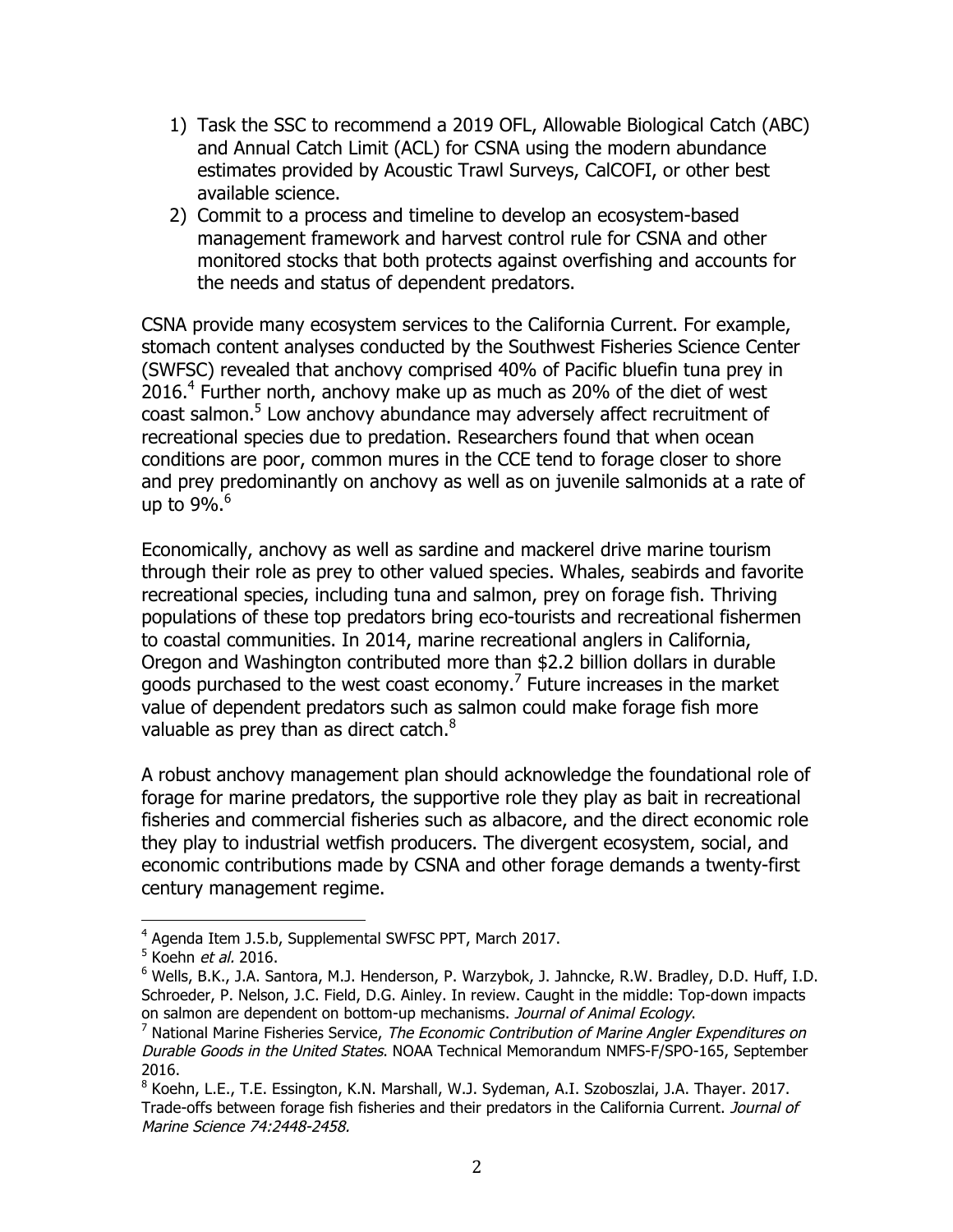## **We ask you to task the SSC with developing a revised OFL for CSNA.**

The central subpopulation of northern anchovy is classified as a monitored stock under the Coastal Pelagic Species Fishery Management Plan. Monitored stocks lack periodic stock assessments, however, changes to harvest specifications may be made if new scientific information becomes available to warrant changing them. Current management measures were developed using data from a stock that historically had not fallen below 299,000 mt. $<sup>9</sup>$  This regime fails when the</sup> stock falls below this level.

The Scientific and Statistical Committee (SSC) recently concluded that the best available indices indicate that the relative abundance of CSNA has remained low over the past decade, relative to the higher levels observed in the 1980s and the mid-2000s.<sup>10</sup> Recent acoustic trawl methodology (ATM) survey data reveals a stock dramatically lower than the 299,000 mt level. $^{11}$  Estimates of spawning biomass derived from DEPM–based estimates from CalCOFI surveys in the Southern California Bight provide a similar picture.<sup>12</sup> Visually-estimated inshore anchovy biomass from aerial surveys does not makeup for the shortfall.

Considering recent evidence that the stock has contracted, the availability of new scientific information to estimate the population of CSNA, and taking into account anchovy's ecological and economic significance, especially during a time of depleted sardine abundance, it is time to revise the OFL, ABC and ACL. We continue to support development of an OFL that incorporates results from the ATM survey with an inshore correction factor as outlined by the SSC. The National Marine Fisheries Service has invested heavily in the cutting-edge ATM equipment and the data gathered will continue to provide annual information on the status of CSNA as well as the CCE coastal pelagic species assemblage. In addition, the ATM survey has been incorporated into the Pacific sardine stock assessment since 2011, and a recent Methodology Review Panel concluded the ATM survey "can be used to provide relative indices of abundance for all CPS finfish. $^{\prime\prime13}$  In addition, the DEPM-based estimates from CalCOFI surveys use and apply similar methods as were used to develop previous abundance estimates used in Conrad (1991) while incorporating more robust techniques to reduce uncertainty and potential bias. The results from these two methods can be used to ground-truth biomass estimates of each.

 

<sup>9</sup> Conrad, J.M. 1991. A bioeconomic analysis of the northern anchovy. Working paper in agricultural economics. Department of Agricultural Economics. Cornell University, Ithaca, New York, Table 2.<br><sup>10</sup> Agenda Item G.4.a, Supplemental SSC Report, November 2016.

<sup>11</sup> Agenda Item G.1.b, Supplemental SWFSC Report, April 2017.

<sup>&</sup>lt;sup>12</sup> MacCall, A.D., W.J. Sydeman, P.C. Davison, and J.A. Thayer. 2016. Recent collapse of northern anchovy biomass off California. Fisheries Research 175:87-94.

 $13$  Agenda Item C.3, Methodology Review Panel Report: Acoustic Trawl Methodology Review for Use in Coastal Pelagic Species Stock Assessments, April 2018.